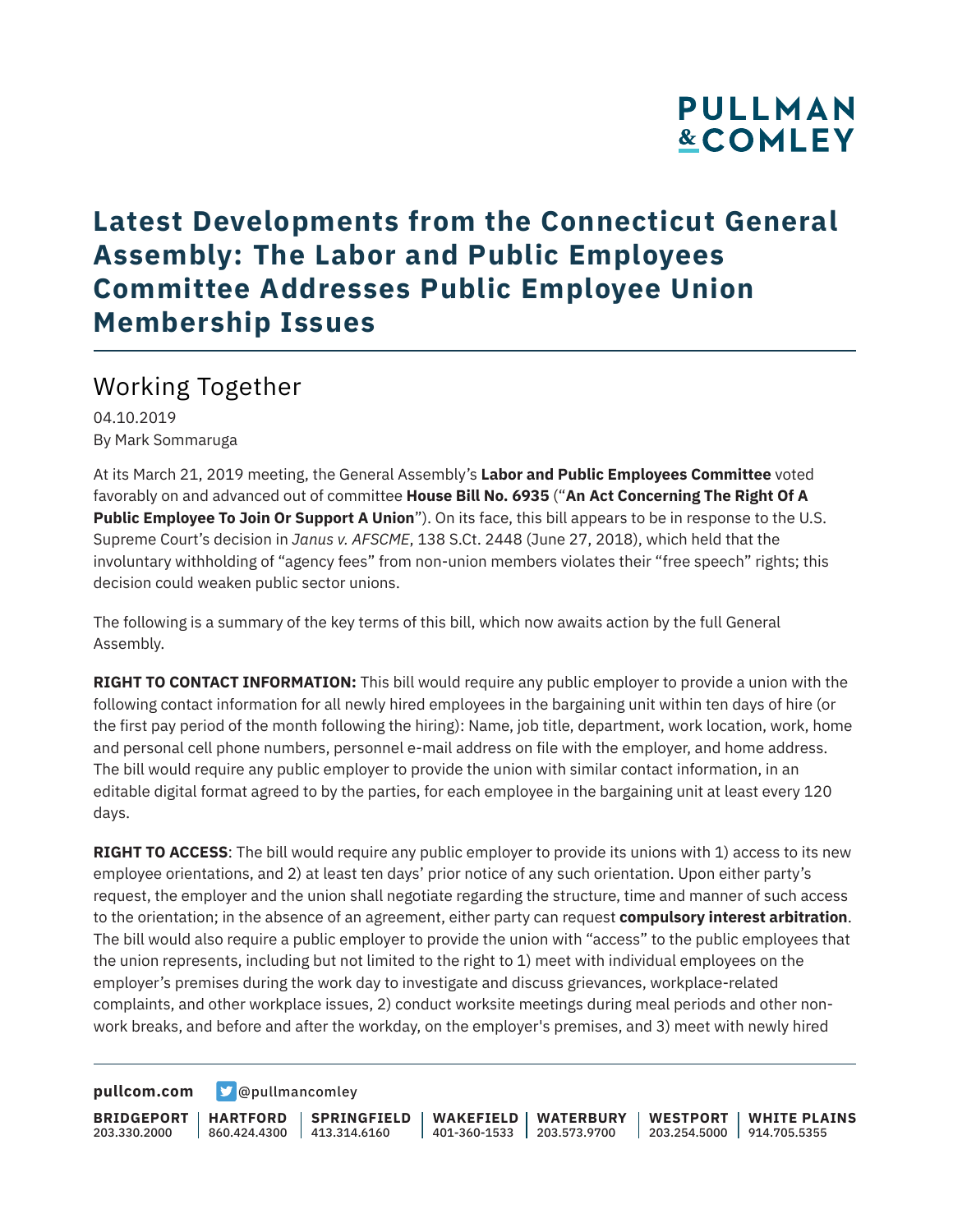# **PULLMAN &COMLEY**

### Latest Developments from the Connecticut General Assembly: The Labor and Public Employees Committee Addresses Public Employee Union Membership Issues

employees, without charge to the employees' pay or leave time, for not less than 30 minutes nor more than one 120 minutes, within 30 calendar days from the date of hire, during new employee orientations, or, if the employer does not conduct new employee orientations, at individual or group meetings. The bill would also give unions the right to use the employer's e-mail systems to communicate with bargaining unit members regarding collective bargaining, the administration of collective bargaining agreements, the investigation of grievances, other workplace-related complaints and issues and internal union matters involving the governance or business of the union. In addition, unions would have the right to use government buildings and other facilities that are owned or leased by government entities to conduct meetings with bargaining unit members; the union representative would have the right to hold such meetings at a time and place of his or her choice, provided the meetings do not interfere with the public employer's operations. A union would have the right to conduct such meetings without "undue interference" and may place reasonable restrictions on the conduct of individuals attending such meetings.

#### **Yes, there is more.**

**DUES DEDUCTIONS:** The bill provides that employees (including retired employees) of a public employer may authorize deductions to be made from their salaries, wages or retirement allowances for the payment of dues in, or for any other service, program or committee provided or sponsored by any union "or bona fide association whose membership is comprised, in whole or in part, of employees of the public employer and employees of such organization and which has as one of its objectives improvements in the terms or conditions of employment for the advancement of the welfare of such employees". The bill provides that a public employer shall honor employee authorizations created or adopted by a labor organization for the deductions in any form that satisfies the requirements of the Connecticut Uniform Electronic Transactions Act; most importantly, **the revocability of an authorization shall be determined by the terms of the authorization (that is created by the union)**.

**WHO HOLDS THE AUTHORIZATIONS:** Public employers that provide for the administration of payroll deductions authorized by employees will have to rely on the certification from the union that it has and will maintain the authorizations signed by the individual from whose wages the deduction or reduction is to be made. An employee organization that certifies that it has and will maintain individual employee authorizations shall not be required to provide a copy of an individual authorization to the public employer unless a dispute arises about the existence or terms of the authorization. The employee organization shall 1) indemnify the public employer for any claims made by the employee for deductions made in reliance on that certification, and 2) direct employee requests to cancel or change deductions for employee organizations to the employee organization, rather than to the public employer. The public employer shall rely on information provided by the employee organization regarding whether deductions for an employee organization were properly canceled or changed, and the employee organization shall indemnify the public employer for any